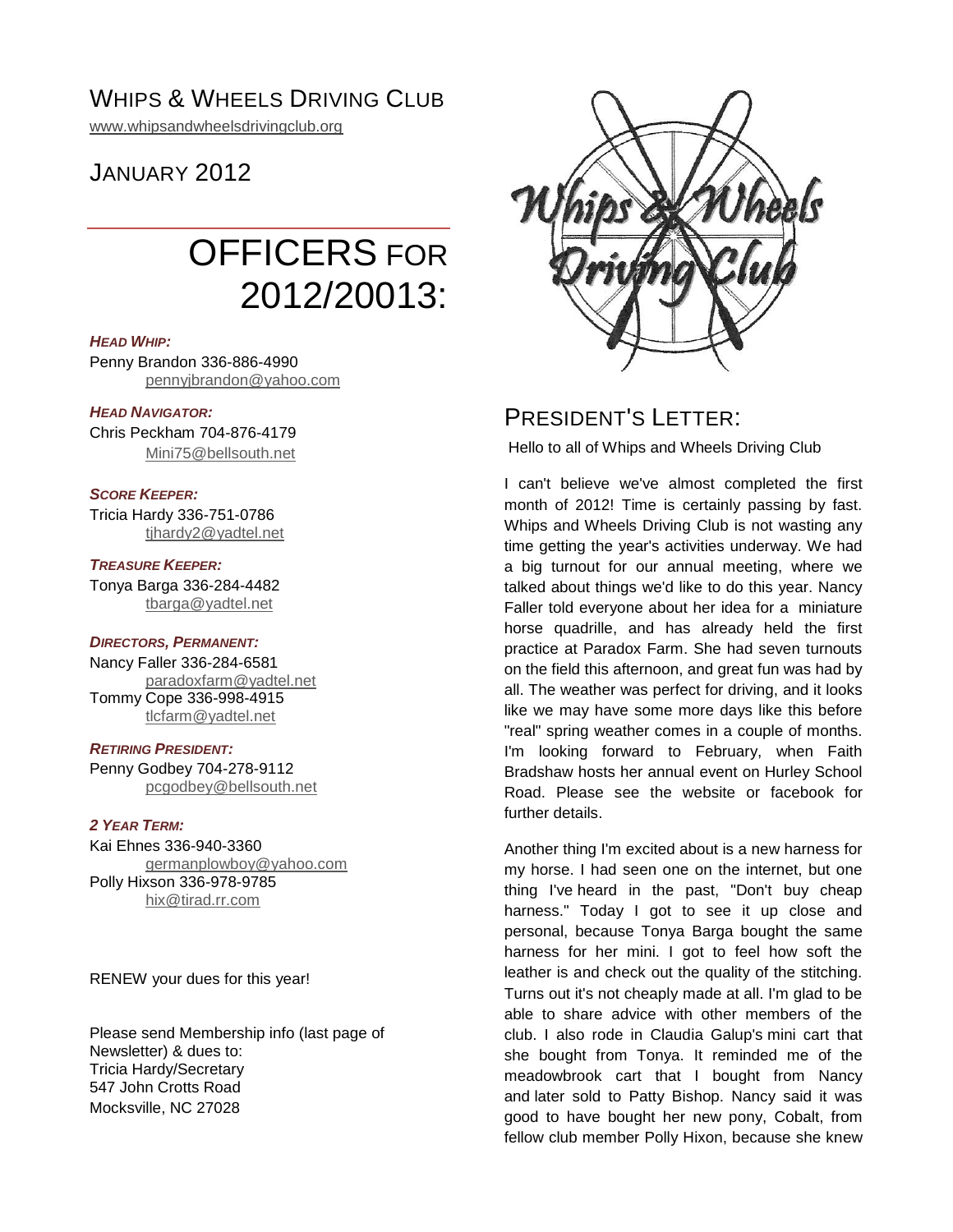everything about his history. Our club is primarily to have fun driving horses, but part of that fun stems from having other club members as resources. Which reminds me, I need a good deal on a carriage for a 15 hand Morgan.

I think we're set up to do a lot of driving and have a lot of fun in 2012. I expect to see everyone on February 18th for the Impossible Mission drive in Salisbury. If you don't have a horse to bring, that's fine--I won't be bringing mine either. There's always some way to get involved, volunteering to help out or just watching and taking pictures. Guests are always welcome. Bring a chair and lunch, and be prepared to have some fun.

Thanks,

Penny Brandon

## GENERAL MEETING

Sagebrush Mocksville 1/15/2012

25 people attended the general meeting at the Sagebrush. At 2:48, while waiting for our meals to be served Penny B started the meeting. The Agenda, membership list General & Safety Rules and survey was passed out. Penny introduced the officers for the next 2 years and thanked the officers who were leaving the board for their service. Tonya our new Treasurer reported we have a balance of \$2,444.41 in the checking account, with our biggest expense of insurance coming up. I wrote a check for the insurance, (\$875.00) since Tonya has not been signed on to the account as of this date.

Penny reminded people our board meetings are open, but we need to know ahead of time if you are coming and definitely need to know if you wish to speak at a meeting.

Faith presented our member of the year award to Pat Granzyk, who has been our treasurer from the very beginning of this club in 2005. Congratulations Pat you earned it.

Penny went over our schedule of events. Megahn Moore wanted to know more about the ADT in May at Paradox, so Nancy explained what we will be doing; Dressage test to be announced, Cones and 4 obstacles. Penny reminded us we need an active core of volunteers to run some of these events, so if

you are unable to drive, please volunteer. The volunteers "make the day" we couldn't do it without you and we do appreciate you. I talked about Hamby Creek, Marilyn Colvin and I have ridden the trails and they are very carriage accessable with the exception of a couple of trails. I have a map and we plan on re riding it with other carriage drivers to double check for safety/access. Nancy & PennyB volunteered to ride with us. There is a VERY LARGE parking lot, a shelter but no tables, a porta potty and the Davidson County Horseman's Association is working on a small arena for a warm up area*. I am thinking we could possibly make this a poker ride/drive with a 50/50 pot and split the clubs half with the DCHA for upkeep on their trail. We have June & September open for events.* Kai talked about what he and Tommy are planning for the Driving Essentials scheduled for April 21. Carriage maintenance session, what to have in a "spares kit", what IS a spares kit? etc, with a drive afterwards. Kai also said he talked to the Yadkin Valley Hounds about driving on their fox hunting trails, but most of their trails are not wide enough for us. Pat Granzyk has volunteered to talk to Jim Burnette about a drive on his property in Oak Hill either Sept or June. Nancy said we are all welcome to come drive or ride at Paradox anytime, it does not have to be a WWDC Event.

At this point most of our dinners started to arrive so we postponed the rest of the meeting.

Megahn Moore said her husband Jay (VET) is going to be holding a Coggins clinis2/11/2012 form 9-12 at Indian Hill Lane across from Lebanon Church, Thompson road. Horse Vaccines: Coggins \$18, Flu/Rhino \$18, EWT \$12, Rabies \$10, WN \$23. For more information call Jay 704-267-9571. A rabies clinic will be held at the Woodleaf Fire Department 2/12/2012 at 1 pm Dog/Cat Rabies \$7.00 DHPP \$10.00 FURCP \$????

Megahn also mentioned something about a Mini clinic at Paradox. I didn't catch that info.

Nancy would like to start a "Mini Quadrille team" and sent around a signup sheet for anyone who is interested. She said she does have some "extra" minis if anyone who does not have a mini is interested in signing up. There is a mini show at Oakridge 4/7/12 and thought we might be able to get something together by then. If you signed up for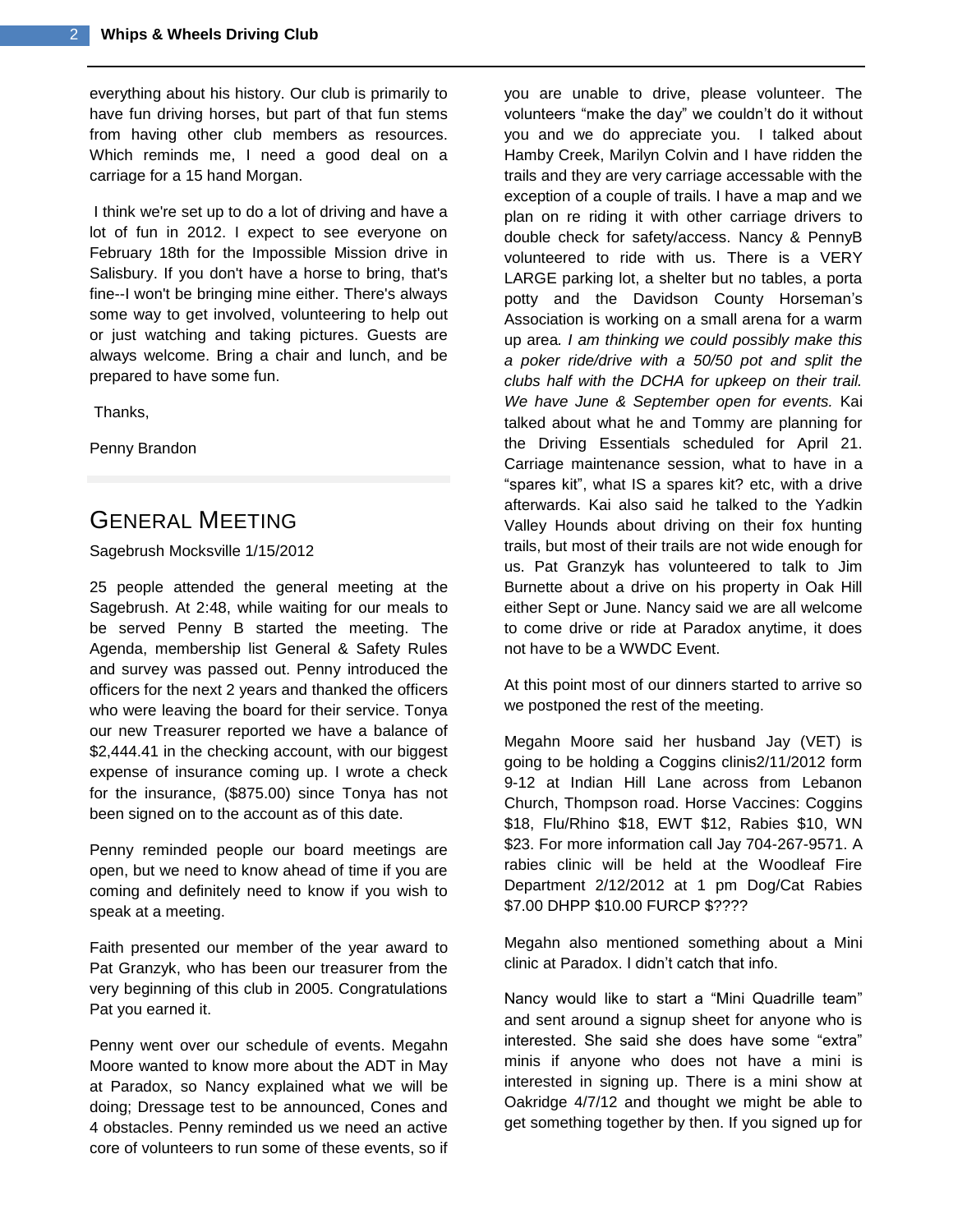this we hare going to have a meeting at Nancy's next Saturday the 21<sup>st</sup> at 10:00am

We adjourned at 3:58 and socialized.

NOTE: we will hold a brief BOD meeting at the Valentine event.

Tonya has a wooden pony easy entry cart and harness for sale.

### CCC INFO:

Here is the first edition of the CCC and surrounding area calendar. I wanted you to have the draft for the WWDC planning meeting. We are also planning to add clinics with Robin Groves, Tom Simmons, Amy Neary, and more with Sue Hrizuk.

Please note that our ADT here at the farm will host the judge Suzy Stafford and we will have clinics with her following the ADT and possibly the next day depending on the interest. Please feel free to spread the word as we hope this event will be a great warm up for the CCC HDT. I think Suzy's price will be \$75 an hour and we may have to add a few bucks onto that for gas...not sure yet but I will keep you up to date on that as I would love for the clinic to fill. We have her booked for the event I just need to hash out the money details.

Hope everything is going well for you and you had a great holiday season!

#### CarolAnn

[www.foxbrierfarm.com](http://www.foxbrierfarm.com/)

#### CCC Calendar

#### **Jan 7 Annual and Whips Meeting 6PM at Green Creek Firehouse**

Jan. 7 Gilcrest Farm HDT, Gilcrest Farm, Windsor, SC, [www.gilcrestfarm.com.](http://www.gilcrestfarm.com/) See website for more details. Renie Gillis, P: 803-648-4500.

Jan. 14 - 15 Monster Mini CDE - Nancy Tomlinson [nancy\\_tomlinson@mac.com](mailto:nancy_tomlinson@mac.com)

Jan. 21 Shepherd's Purse Arena Driving Trial, Aiken, SC - [fourfleas@aol.com](mailto:fourfleas@aol.com)

**Jan 22 Windridge Farm Pleasure Drive and bring your own picnic, Alicia [windridgeservices@gmail.com](mailto:windridgeservices@gmail.com)**

Jan 21-22 Nature Coast HDT and Combined Test, Black Prong Equestrian Center, Bronson, FL. [blackprongcenter@aol.com](mailto:blackprongcenter@aol.com)

Jan 28 Gilcrest Farm HDT, Gilcrest Farm, Windsor, SC, [www.gilcrestfarm.com.](http://www.gilcrestfarm.com/) See website for more details. Renie Gillis, P: 803-648-4500.

**Feb 4 Sue Hrizuk clinic at Alan Bridge's, contact Carol Ann [cabooh@aol.com](mailto:cabooh@aol.com)**

Feb 2-5 Sunshine State CDE Florida Horse Park, Ocala, FL [s\\_gilliland@msn.com](mailto:s_gilliland@msn.com)

Feb 18-20 Salute to Driving, Aiken, SC www.salutetodriving.com/

**Feb 19 Windridge Farm Pleasure Drive and bring your own picnic, Alicia [windridgeservices@gmail.com](mailto:windridgeservices@gmail.com)**

Feb 17-19 Grand Oaks Classic, Grand Oaks Resort, Weirsdale, FL [kacyf@thegrandoaks.com](mailto:kacyf@thegrandoaks.com)

Feb 23-26 Little Everglades International CDE, Dade City, FL [s\\_gilliland@msn.com](mailto:s_gilliland@msn.com)

March 3 Gilcrest Farm HDT, Gilcrest Farm, Windsor, SC, [www.gilcrestfarm.com](http://www.gilcrestfarm.com/) see website for more details. Renie Gillis, P: 803-648-4500

March 4 10 mile competitive trail drive, Aiken Driving Club, [nancy\\_tomlinson@mac.com](mailto:nancy_tomlinson@mac.com)

**March 10 Foxbrier Farm Pleasure Drive, Laurens, SC, Carol Ann cabooh@aol.com**

March 10 Shepherd's Purse Arena Trial [fourfleas@aol.com](mailto:fourfleas@aol.com)

March 10-11 Black Prong Driving Trial, Bronson, FL [blackprongcenter@aol.com](mailto:blackprongcenter@aol.com)

March 22-25 Live Oak International CDE, Ocala, FL [s\\_gilliland@msn.com](mailto:s_gilliland@msn.com) (Florida Triple Crown of Driving, USEF National Four In Hand Championship) [www.cailiveoak.com](http://www.cailiveoak.com/)

**March 31 Foxbrier Farm ADT and Suzy Stafford Clinic, Laurens, SC, Carol Ann [cabooh@aol.com](mailto:cabooh@aol.com), Suzy Stafford will be the judge and clinician following the competition**

Mar 30-31 - Dixie Draft Horse, Mule & Carriage Auction,Troutman, NC (330-893-3541)

April 7 Gilcrest Farm HDT, Gilcrest Farm, Windsor, SC, [www.gilcrestfarm.com](http://www.gilcrestfarm.com/) see website for more details. Renie Gillis, P: 803-648-4500

April 13-15 Southern Pines CDE, Raeford, NC [annpringle@earthlink.net](mailto:annpringle@earthlink.net) (USEF National Singles Championship)

**April 21 Blockhouse Steeplechase Parade, Tryon, NC Dale ponybaloney@bellsouth.net**

April 21-22 Spring Fling HDT, Dade City, FL [ematulich@ut.edu](mailto:ematulich@ut.edu)

**April 28 Trace Pace by Jer Zmick geraldzmick@windstream.net**

April 28 Aiken Driving Club Spring Pleasure Show April 27-28 Martin's Carriage Auction [www.martinauctioneers.com](http://www.martinauctioneers.com/)

**May 5-6 CCC HDT at Windridge Farm organizer: Alicia Henderson [windridgeservices@gmail.com](mailto:windridgeservices@gmail.com) sec: Carol Ann Burns [cabooh@aol.com](mailto:cabooh@aol.com)**

May 18-20 Carriage Classic in the Pines, Southern Pines, NC [DavidF618@aol.com](mailto:DavidF618@aol.com)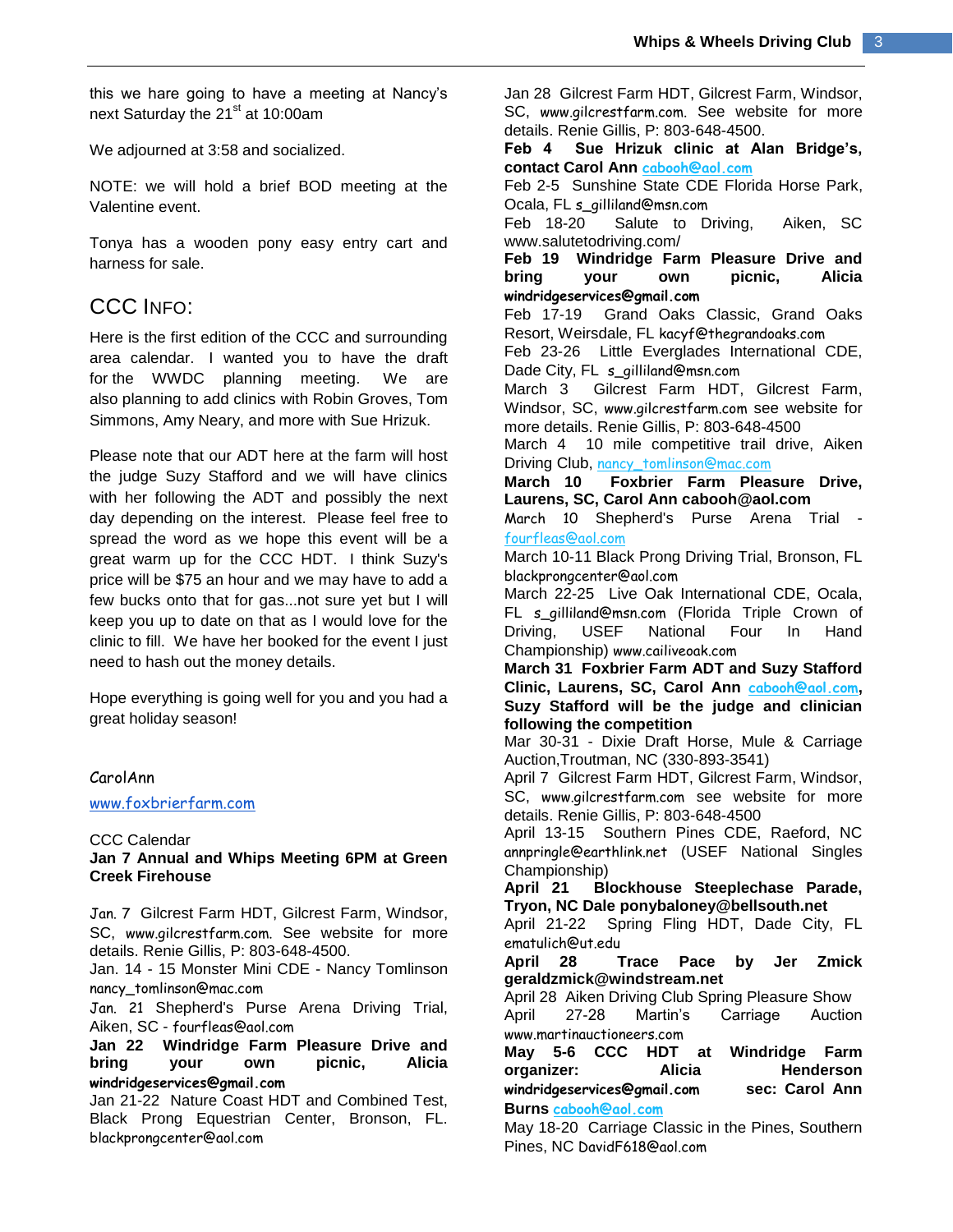May 18-20 Gayla Bluegrass CDE, Kentucky [gayla3329@aol.com](mailto:gayla3329@aol.com) Windridge Farm HDT, Alicia **[windridgeservices@gmail.com](mailto:windridgeservices@gmail.com) June 9/10 Windridge Farm Derby, Alicia [windridgeservices@gmail.com](mailto:windridgeservices@gmail.com)** Sept 29-30 CCC Pleasure Show Oct 4-7 Kentucky Classic CDE (USEF National Pony Driving Championships) http://www.kentuckyclassiccde.com/ Oct 9-14 National Drive Oct 18-21 CAA 2012 Conference at Mullet Hall Equestrian Center, Charleston, SC Oct 19-20 April 27-28 Martin's Carriage Auction [www.martinauctioneers.com](http://www.martinauctioneers.com/) Oct 27 Halloween Drive at Paradox Farm WWDC event Nov 3-4 Katydid

**AUGUST 11, 2012** Something INSIDE with air conditioning! I will check into renting the Ellis Park Rec Center in Salisbury. *Note 12/21/2011 the room is tentatively booked \$50.00 for ½ day 11:00am-3:00pm.*

**SEPTEMBER** is open for suggestions

**OCTOBER 27, 2012** Halloween at Paradox

**NOVEMBER 17, 2012** Thanksgiving Drive at TLC Farm. Tommy & Karen to host

**DECEMBER 2, 2012** Christmas Dinner at Tuckers. Tommy to make the reservations.

*\*BYOL= Bring Your Own Lunch!*

## SCHEDULE FOR 2012:

\*Regardless of the event riders, visitors and spectators are ALWAYS welcome. Please come and check us out! \*

**JANUARY 15, 2012** 2:00pm General meeting at the Sagebrush in Mocksville. The reservation for the room has been confirmed.

**FEBRUARY 18, 2012** 10:00am "Impossible Mission Drive" Salisbury, Hurley School Road Faith Bradshaw to host. Faith will need volunteers.

**MARCH 17, 2012** St Patty Day Drive TLC Farm Advance Gates open at 9:00 Tricia Hardy to host

**APRIL 21, 2012** "Driving Essential" TLC Farm. Maintenance, spares kits, lots of other info as planning takes place Tommy & Kai to host.

**MAY 19, 2012** ADT at Paradox Tonya to host. Get a sampling of an ADT without the pressure of a real show! You will need to PRE Register since we will be scheduling Dressage tests. ADS Training level Test # 2 so start practicing! We are planning on the judge being able to talk to everyone immediately after their test, then you will go on to the cones course, then you are free to drive on the property. Tonya & I will be working on finding a judge.

**JUNE** is open for suggestions.

**JULY 21, 2012** Picnic (at Tanglewood?) Tommy will be looking into renting the shelter.



None at this time